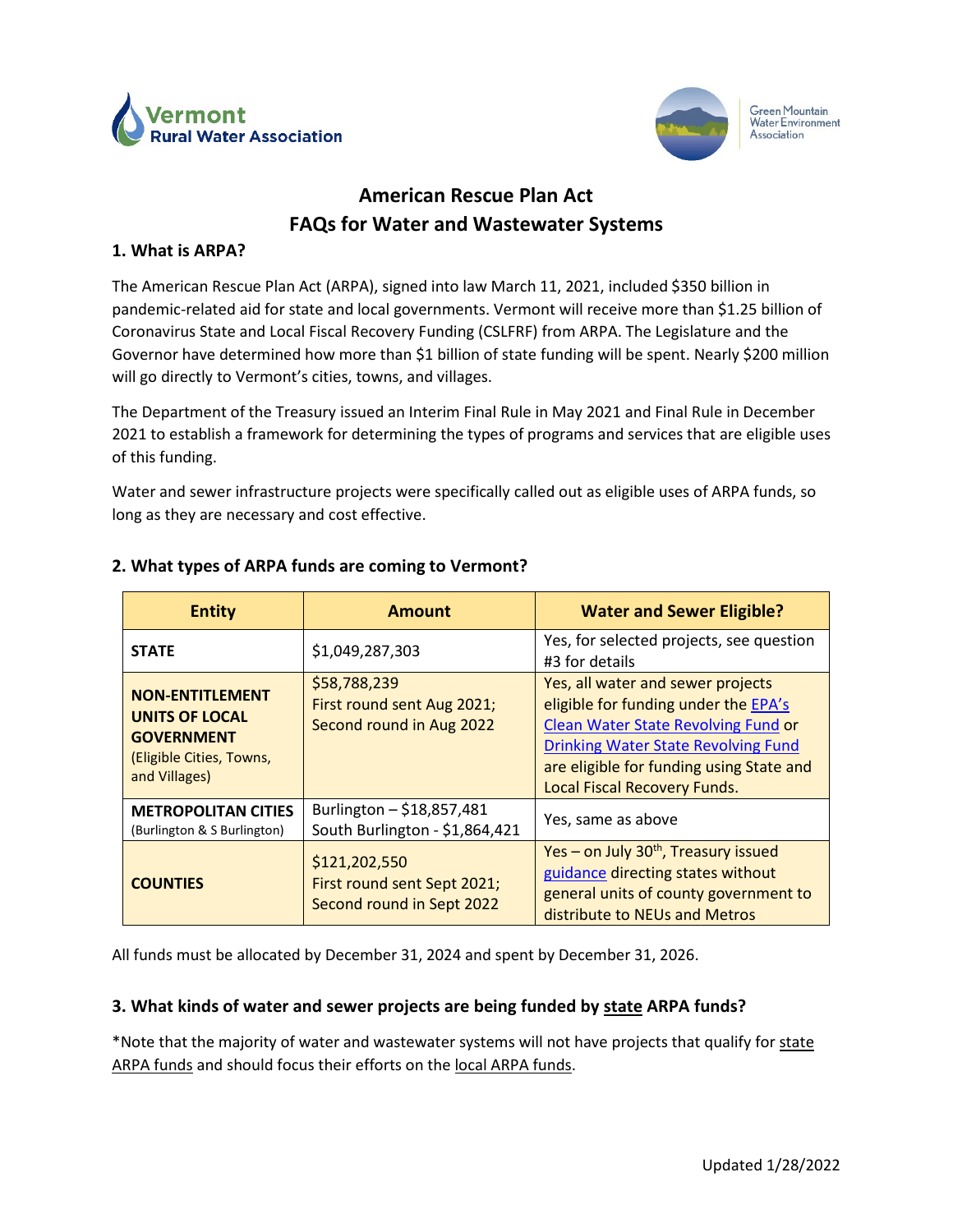In 2021, the State of Vermont allocated about \$100 million of state APRA funds to the Agency of Natural Resources (ANR) for six clean water initiatives. Information about these initiatives and how to apply for funding can be found at <https://anr.vermont.gov/content/arpa-vermont>

The six clean water initiatives are:

### • **3-acre Stormwater Permitting Design & Construction**

\$5.5M of ARPA funding is allocated to the Department of Environmental Conservation (DEC) to support permitting design and construction for entities subject to the 3-acre stormwater general permit to restore impaired waters subject to flow restoration plans.

#### • **Village Water & Wastewater**

\$8M of ARPA funding is allocated to DEC to support village water and wastewater infrastructure investments in FY22—the first of three similarly sized appropriations proposed by Gov. Scott. To assist interested municipalities' readiness to access ARPA funds in this category, Vermont Clean Water State Revolving Fund will offer 100% loan subsidy (loan principal forgiveness) for up to 10 unsewered designated villages for planning and design activities in amounts up to \$100,000 on a first come, first served basis.

#### • **Municipal Wastewater Pre-Treatment**

\$2M of ARPA funding is allocated to DEC to provide financial assistance to municipalities, businesses, and nonprofits to install enhanced pre-treatment to address high strength or toxic wastes otherwise requiring treatment at municipal expense by publicly owned facilities.

#### • **Wet Weather Sewer Overflow**

\$10M of ARPA funding is allocated to DEC to assist municipalities to design and construct projects to reduce or eliminate wet weather sewer overflows. CSO work in this fiscal year's Intended Use Plan has been determined to be eligible for ARPA funding.

### • **Residential On-Site Water & Wastewater**

\$1M of ARPA funding is allocated to increase funds available to install or replace residential onsite wastewater and drinking water systems for low-income homeowners.

Additionally, \$750,000 of ARPA funding is allocated to the Department of Housing and Community Development (DHCD) to provide assistance and incentives for water and wastewater efficiency improvements as part of housing rehabilitation projects.

### • **Loan Forgiveness for Mobile Home Parks**

\$3.25M of ARPA funding is allocated to DEC to provide financial assistance or loan forgiveness to mobile home parks to improve drinking water, wastewater, stormwater, and drainage systems.

The Governor and Legislature will determine the allocation of the second half of the State of Vermont's ARPA funds in 2022.

### **4. What types of water and sewer projects are eligible uses of local funds?**

Cities, towns, and villages can use ARPA funds for water and sewer projects that would be eligible to receive financial assistance through the Environmental Protection Agency's Clean Water State Revolving Fund (CWSRF) or Drinking Water State Revolving Fund (DWSRF). Note that this is federal eligibility, not the State's project categories or definitions. These eligibility guides for [Clean Water SRF](https://www.epa.gov/sites/production/files/2016-07/documents/overview_of_cwsrf_eligibilities_may_2016.pdf) and Drinking [Water SRF](https://www.epa.gov/sites/production/files/2019-10/documents/dwsrf_eligibility_handbook_june_13_2017_updated_508_versioni.pdf) provide details on the types of projects that are eligible.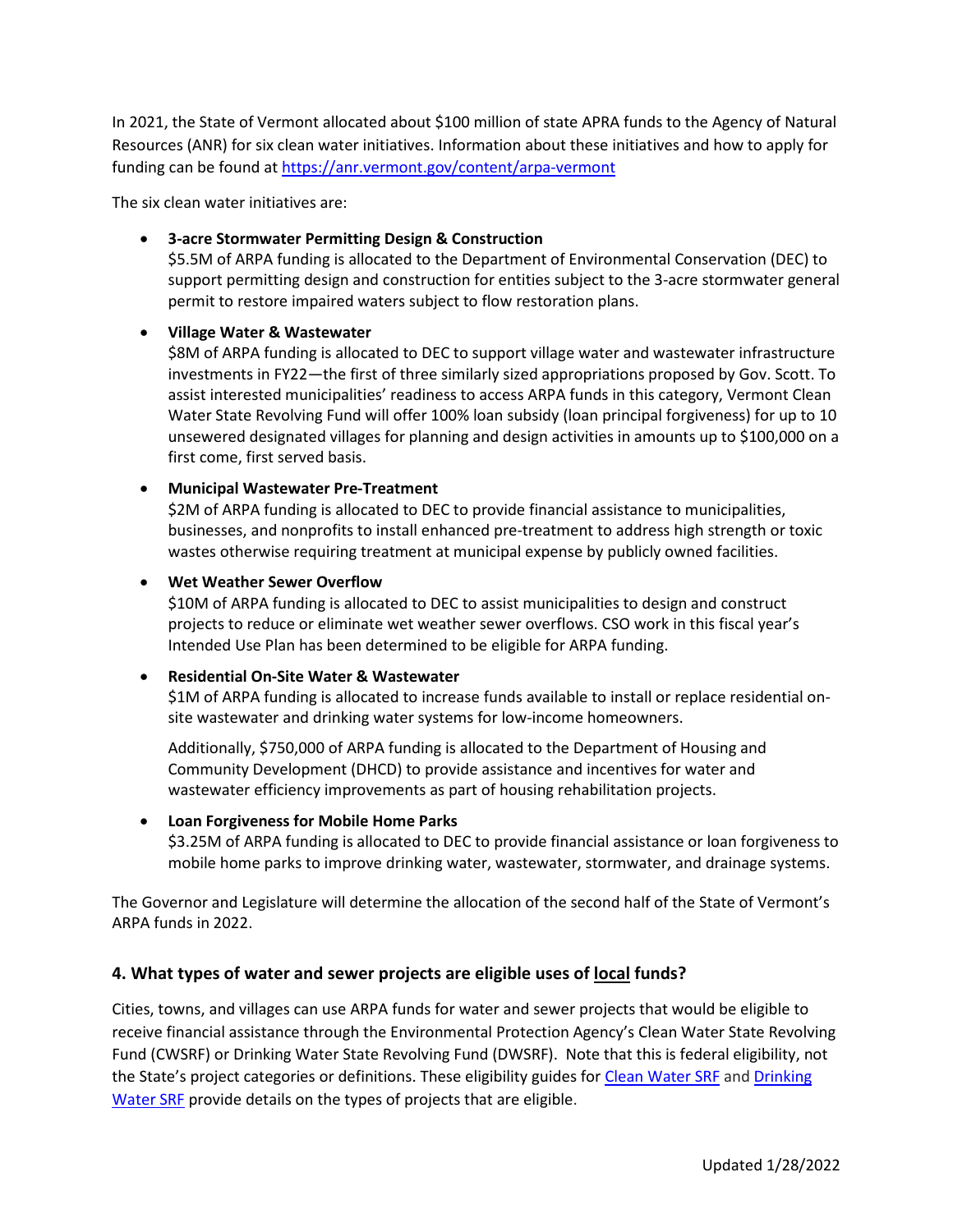#### **Under the DWSRF, categories of eligible projects include:**

- Treatment projects, including installation or upgrade of facilities to improve the quality of drinking water
- Transmission and distribution projects, including installation or replacement of transmission and distribution pipes to improve water pressure to safe levels, prevent contamination caused by leaks or breaks in the pipes, or replace lead service lines
- Source projects, including rehabilitation of wells or development of new sources to replace contaminated sources
- Storage projects, including installation or upgrade of eligible storage facilities
- Consolidation projects such as to consolidate water supplies
- Creation of new water systems

#### **Under the CWSRF, categories of eligible projects include:**

- Construction of publicly owned treatment works
- Nonpoint source pollution management
- Decentralized wastewater treatment systems
- Stormwater systems
- Water conservation
- Watershed pilot projects
- Energy efficiency measures for publicly-owned treatment works
- Water reuse projects
- Security measures at publicly-owned treatment works, including cybersecurity
- Technical assistance to ensure compliance with the Clean Water Act

The Treasury's Final Rule also allows for ARPA funds to be spent on a few types of projects not included in CWSRF/DWSRF eligibility guidance. These expanded uses include:

- Drinking water projects to support future population growth
- Rehabilitation of dams and reservoirs for drinking water supply
- Stormwater infrastructure projects, regardless of whether they have a water quality benefit

#### **5. What types of water/sewer projects are NOT eligible uses of funds?**

Under EPA's SRF eligibility guidelines, the following projects are ineligible:

- Projects needed primarily for fire protection
- Water system operation and maintenance expenses
- Routine compliance monitoring expenses
- Construction of dams

Additionally, ARPA funds cannot be used for loan repayment.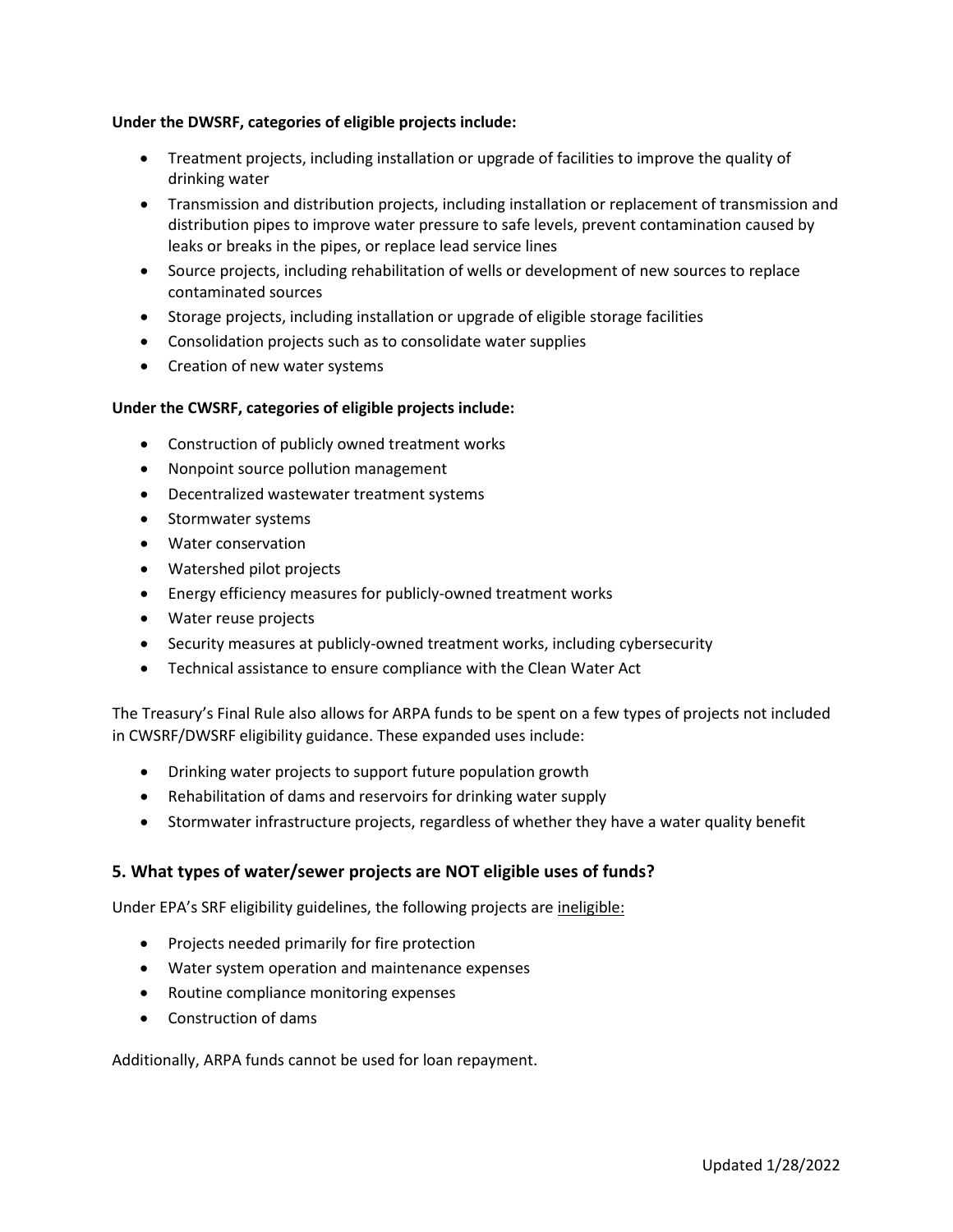### **6. Do projects need approval to use local ARPA funds?**

Approval is not required for projects with a capital expenditure of less than \$1 million. Projects should follow the guidelines of DWSRF, CWSRF, and Treasury's Final Rule. In addition, projects should comply with any applicable environmental and permitting laws and regulations.

However, Treasury does require a cost-effectiveness analysis for three types of projects:

- Creation of new drinking water systems
- Dam and reservoir rehabilitation projects
- Projects for the extension of drinking water service to meet population growth needs

In addition, projects in the last category (drinking water projects for population growth) must also prove that the project is sustainable, meaning the water source can provide adequate supply for the estimated useful life of the project.

### **7. Are fire districts and water districts going to be receiving ARPA funds?**

No, fire districts will not receive a direct allocation of ARPA funds. However, fire and water districts are eligible to apply for state ARPA funds, and a municipality may grant or transfer local funds to a specialpurpose unit of government to conduct eligible activities. Special-purpose districts perform specific functions in the community, such as fire, water, sewer, or mosquito abatement districts. Fire districts and water districts should discuss their water and sewer infrastructure priorities with the cities, towns and villages which they serve.

Transferring funds from a municipality to a fire/water district should be done through a sub-grant agreement or MOU that includes language indicating the amount of funding, payment schedule, scope of work to be performed with deliverable timelines and pass-through requirements such as reporting and signing th[e Award Terms and Conditions](https://home.treasury.gov/system/files/136/NEU_Award_Terms_and_Conditions.pdf) and [Assurances of Compliance With Civil Rights](https://home.treasury.gov/system/files/136/Title_VI_Assurances.pdf)  [Requirements.](https://home.treasury.gov/system/files/136/Title_VI_Assurances.pdf) Towns are responsible for monitoring and reporting on sub-recipient use of ARPA funds. It is recommended that the governing body of the town pass a motion to transfer the funding and sign the agreement/MOU, and the board of the fire/water district pass a motion to accept the funding and sign the agreement/MOU.

### **8. If I have questions regarding the eligibility of my proposed water and sewer projects, who can I ask?**

If you have questions about ARPA funds being distributed by the state, email [anr.info@vermont.gov](mailto:anr.info@vermont.gov) or call 802-760-9967.

For questions about local ARPA funds, contact your Regional Planning Commission for help determining which projects are eligible and for help with project development. Each RPC has an expert to help with ARPA questions. The Vermont Rural Water Association and Vermont League of Cities and Towns may also be able to answer questions.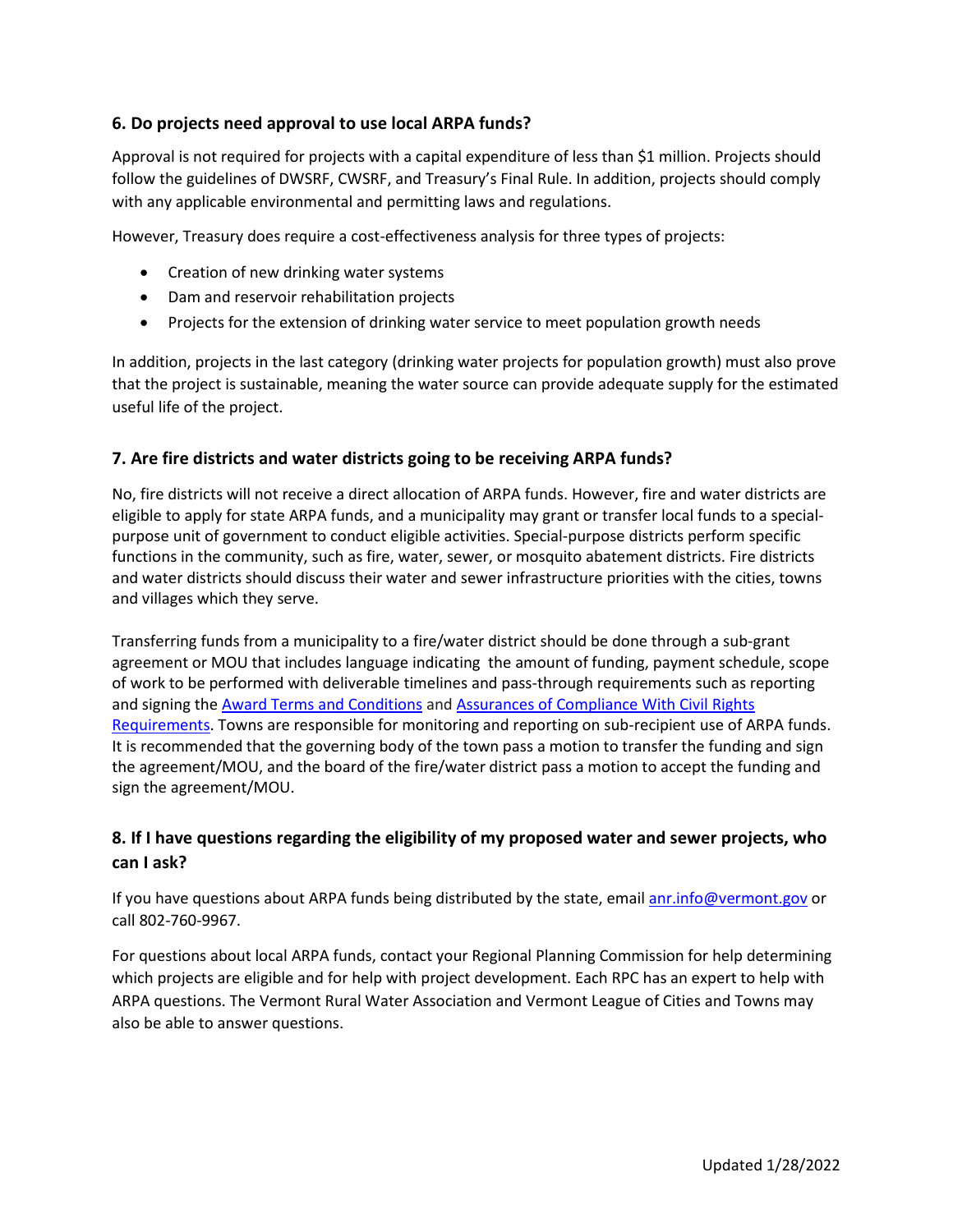### **9. How do I apply for my town's ARPA funds?**

There is not an official application process. We encourage all water and wastewater systems to contact their town officials to continue conversations regarding their infrastructure needs. Vermont Rural Water has template letters available a[t https://vtruralwater.org/infrastructure-funding/](https://vtruralwater.org/infrastructure-funding/)

### **10. How do I apply for state ARPA funds?**

Check ANR's websites for updates:<https://anr.vermont.gov/content/arpa-vermont>

### **11. Can I use ARPA funds to make payments on an infrastructure loan?**

No. It's important to note that these funds cannot be used for expenses related to financing, such as paying interest, principle, servicing or redeeming notes, or paying fees or issuance costs associated with the issuance of new debt.

# **12. May recipients use funds for pre-project development for eligible water and sewer projects such as planning and design work?**

Yes. Generally, the CWSRF and DWSRF allow for pre-project development costs that are tied to an eligible project, as well as those that are reasonably expected to lead to a project. For example, the DWSRF allows for planning and evaluation uses, as well as numerous pre-project development costs, including costs associated with obtaining project authorization, planning and design, and project startup like training and warranty for equipment. Likewise, the CWSRF allows for broad pre-project development, including planning and assessment activities, such as cost and effectiveness analyses, water/energy audits and conservation plans, and capital improvement plans.

# **13. May recipients use funds for road repairs and upgrades that occur in connection with an eligible water or sewer project?**

Yes, recipients may use ARPA funds for road repairs and upgrades directly related to an eligible water or sewer project.

# **14. May construction on eligible water or sewer infrastructure projects continue past December 31, 2024, assuming funds have been obligated prior to that date?**

Yes. Treasury requires all funds to be obligated (which means "an order placed for property and services and entering into contracts, sub-awards, and similar transactions that require payment") by December 31, 2024.

The period of performance will run until December 31, 2026, which will provide recipients a reasonable amount of time to complete projects. Any funds not expended by this date must be returned to Treasury.